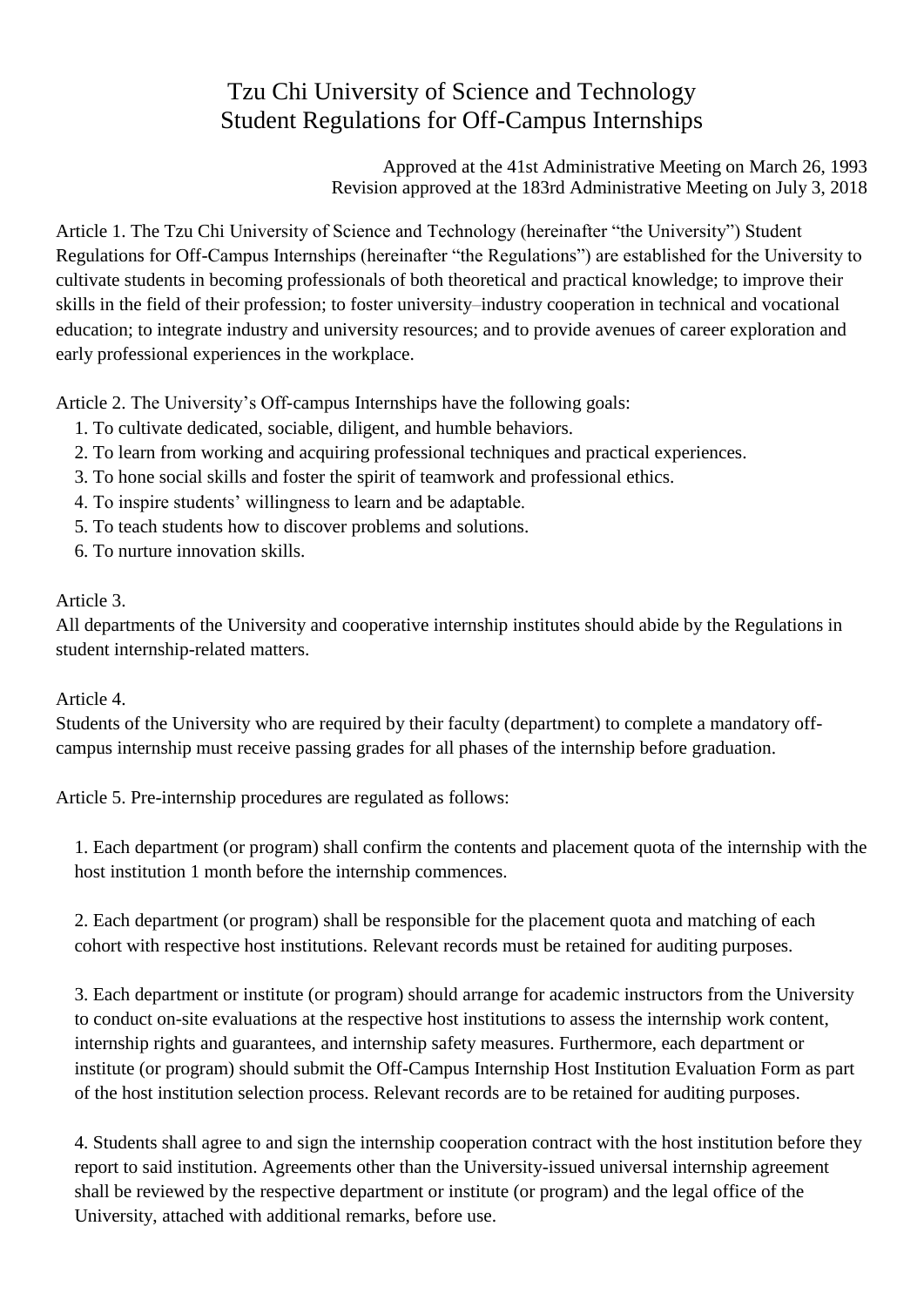5. Each department or institute (or program) shall submit the Student Intern List and Student Intern Plans to the relevant departments of the host institution before students report to said institution.

6. A specific time for students to report to the host institution shall be agreed jointly by each department or institute (or program) with the host institution.

7. Each department or institute (or program) shall host internship information sessions before students report to their host institutions. Host institutions shall arrange briefing sessions for students to introduce their respective areas of work and the workplace environment.

Article 6. Host institutions receiving student interns from the University shall cooperate and complete the following items:

- 1. Complete the Off-Campus Host Institution Information Form.
- 2. Provide training to students so that they attain sufficient proficiency in practical operations to prevent accidents occurring during the course of the internship.
- 3. Off-campus host institutions and the University's departments or institutes (or programs) shall, prior to the commencement of the internship, jointly engage in internship program planning and provide individualized internship plans to students, including the internship contents at each stage of the internship, to serve as the basis for the course of the internship. Relevant documents and data shall be preserved for auditing purposes.
- 4. Host institutions shall coordinate with student interns regarding their assigned undertakings, as well as perform reviews on the outcomes of the internship.
- 5. Host institutions shall assign students individual grades and comments upon the conclusion of the students' internship period. Furthermore, prior to calculating the internship grades for the semester, host institutions shall submit such information to the respective departments or institutes (or programs) of the University.
- Article 7. If student interns are unable to fully participate in the off-campus internship program, each department or institute (or program) shall establish the following rules:
	- 1. During the internship period, attendance shall be included in the evaluation of the internship grade, but for instances where documentation of official leaves of absence are provided, no deductions shall be made to the internship grade.
	- 2. Respective departments and institutes (and programs) shall set guidelines for leaves of absence during the internship period. Students who request leaves of absence from their departments or institutes (or programs) and host institutions shall compensate for hours missed following such regulations.
	- 3. Students who are unable to complete their off-campus internship programs at their initial host institutions during the internship process shall be provided with remedial mechanisms of transferal or referral to the degree that each department or institute (or program) is able, thereby guiding them to fulfill the internship requirements.
	- 4. Students who cannot, because of illness or other reasons, continue their respective off-campus internship programs, shall be provided with remedial mechanisms of withdrawal or supplementary measures to the degree that each department or institute (or program) is able.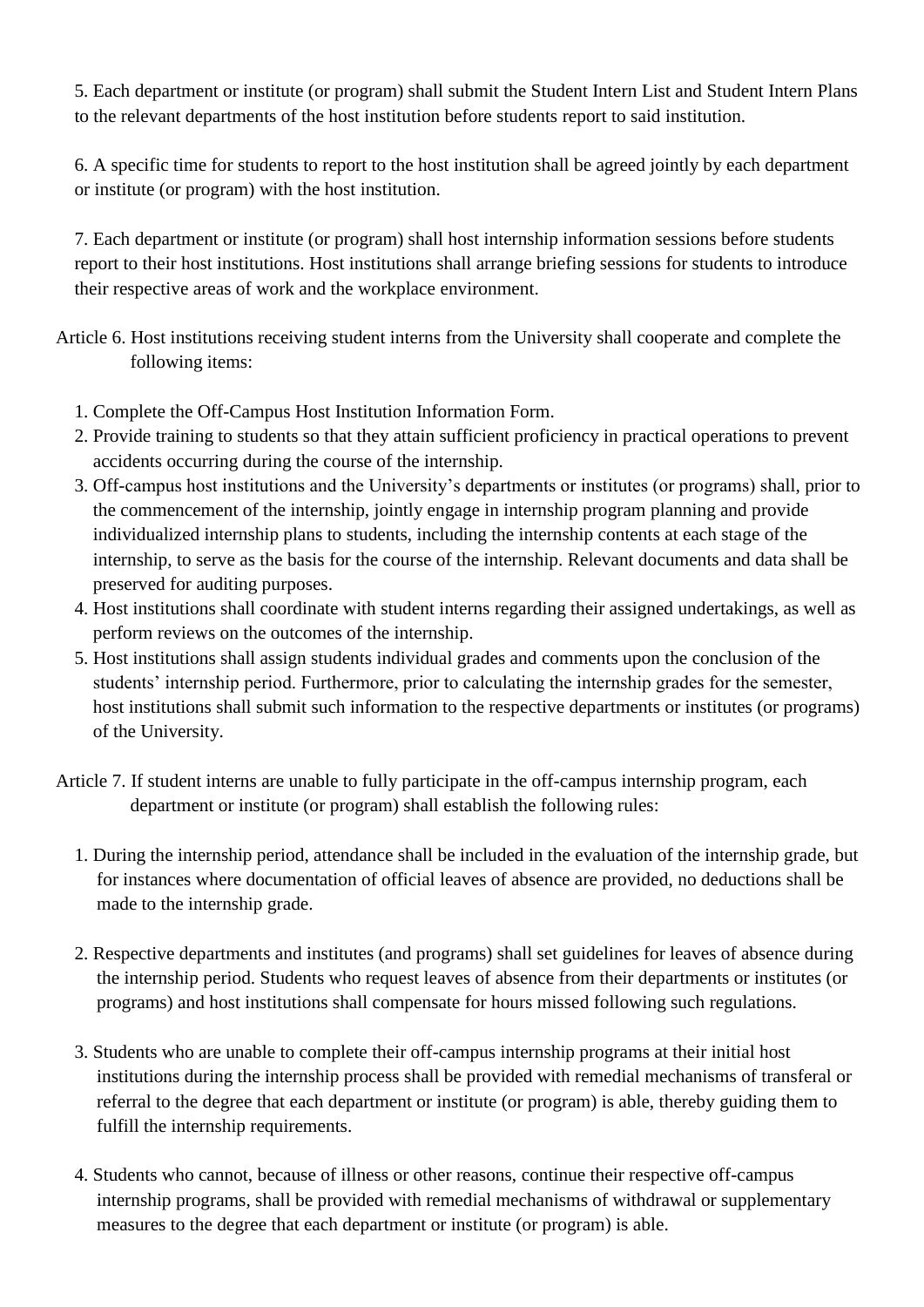Article 8. The regulations for internship evaluations are as follows:

- 1. The academic counselor and host institution shall jointly assign internship grades. The specific assessment criteria should comply with the guidelines provided by each department or institute (or program) of the University.
- 2. The host institution should conduct internship grading evaluations, and shall, prior to calculating internship grades for the semester, submit such information to the respective departments and institutes (or programs) of the University.
- 3. Students should submit their internship experience report, internship outcome report, or relevant assignments according to the guidelines of their respective departments or institutes (or programs).
- 4. Student interns should complete and submit an internship feedback form after they complete their internship. If the form is not completed, the grade for that specific phase of the internship will not be counted.
- 5. Representatives of the host institution and the academic counselors should complete internship feedback forms upon the conclusion of the internship period under their charge, and, prior to calculating the internship grades for the semester, submit the forms to the respective departments or institutes (or programs).

Article 9. Maintenance of the quality of the internship is regulated as follows:

- 1. Academic counselors assigned for the internship shall, following the internship course planning of each department or institute (or program), conduct a minimum of two on-site counseling visits to communicate and maintain contact with the host institution, confirm the rights and privileges of the student interns, and remain informed of the students' circumstances during the internship. They shall complete the Internship Counseling and Visitation Log, and retain such information for auditing purposes.
- 2. Host institutions and the University shall coordinate and review various aspects of the internship to improve the off-campus internship curriculum.
- 3. Host institutions and the University's academic counselor shall host and record an internship review session prior to the conclusion of the internship, and retain such records for auditing purposes.
- 4. University-level administration in charge of the internship program shall call an external internship committee every academic year.
- 5. Issues of students' safety and security during the off-campus internship period (including overseas internships) should be carefully planned. Students should, prior to commencing their internships at their respective host institutions, have made proper arrangements for accident insurance.

Article 10. Regulations for students terminating, retaking, or compensating internships are as follows:

1. Student interns who have been diagnosed by medical authorities or have been determined by their department, institute, or program internship committees as being physically or mentally unfit for their respective internships, shall terminate their internship at any stage before recovery.